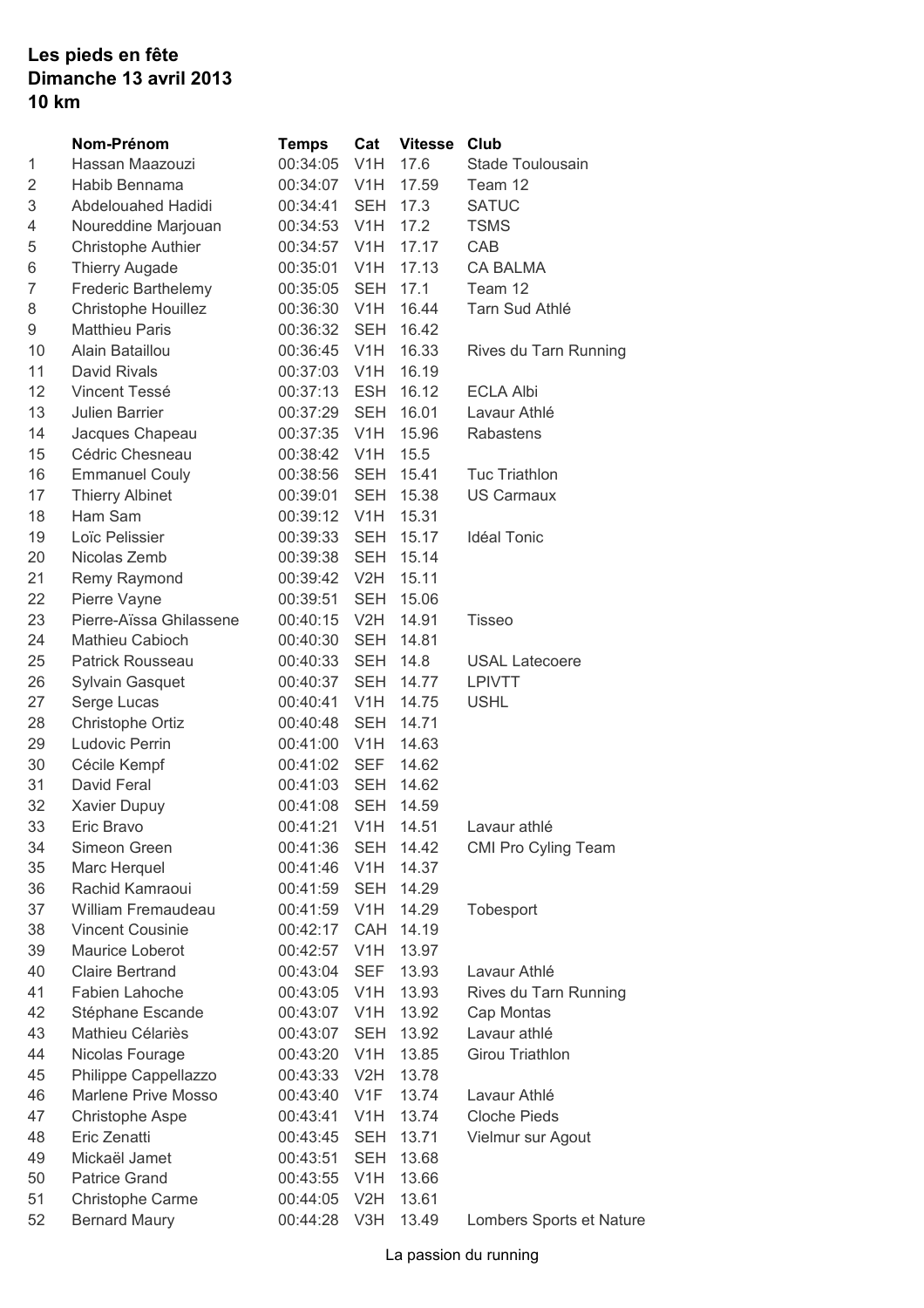| 53  | <b>Emmanuel Techer</b>     | 00:44:45     | <b>SEH</b>       | 13.41     | Cloche-Pieds           |
|-----|----------------------------|--------------|------------------|-----------|------------------------|
| 54  | Pierre Trouche             | 00:44:48     | <b>SEH</b>       | 13.39     |                        |
| 55  | Gerard Cadene              | 00:44:51 V1H |                  | 13.38     |                        |
| 56  | Nicolas Ruiz-Ortiz         | 00:44:54     | <b>SEH</b>       | 13.36     | <b>ASPF Gaillac</b>    |
| 57  | <b>Thierry Liviero</b>     | 00:44:56     | V1H              | 13.35     |                        |
| 58  | <b>Julien Pauzies</b>      | 00:44:59     | <b>SEH</b>       | 13.34     |                        |
| 59  | Celine Legresy             | 00:45:01     | <b>SEF</b>       | 13.33     | Lavaur athlé           |
| 60  | Didier Assemat             | 00:45:02 V2H |                  | 13.32     | Lavaur athlé           |
| 61  | Alain Aguera               | 00:45:04     | <b>SEH</b>       | 13.31     | Sud Triathlon          |
| 62  | <b>Thierry Malfetes</b>    | 00:45:04 V1H |                  | 13.31     |                        |
| 63  | <b>Benoit Brault</b>       | 00:45:10 V1H |                  | 13.28     |                        |
| 64  | <b>Laurent Bezios</b>      | 00:45:11     | <b>SEH</b>       | 13.28     |                        |
| 65  | <b>Jose Alves</b>          | 00:45:12 V1H |                  | 13.27     |                        |
| 66  | <b>Armand DIAS</b>         | 00:45:14     | V2H              | 13.26     |                        |
| 67  | Matthieu Sengès            | 00:45:22     | <b>SEH</b>       | 13.23     |                        |
| 68  | Yannick Philippot          | 00:45:24 V3H |                  | 13.22     |                        |
| 69  | Frédéric Le Tinnier        | 00:45:34     | <b>SEH</b>       | 13.17     |                        |
| 70  | <b>Anthony Tual</b>        | 00:45:41     | <b>SEH</b>       | 13.13     |                        |
| 71  | Claude Cardaillac          | 00:45:50     | V2H              | 13.09     | Petons Gragnaguais     |
| 72  | Raphaël Remond             | 00:46:14 V1H |                  | 12.98     |                        |
| 73  | Nicolas Behin              | 00:46:19     | <b>SEH</b>       | 12.95     |                        |
| 74  | Christophe Gouzy           | 00:46:20 V1H |                  | 12.95     | Cloche-Pieds           |
| 75  | Christophe Pelicier        | 00:46:24 V1H |                  | 12.93     | <b>POMPIER</b>         |
| 76  | Richard Bourguignat        | 00:46:32     | <b>SEH</b>       | 12.89     |                        |
| 77  | Grégory Beal               | 00:46:34     | V1H              | 12.88     |                        |
| 78  | <b>Xavier Boulet</b>       | 00:46:34 V1H |                  | 12.88     |                        |
| 79  | Laurent Vanhille           | 00:46:37 V1H |                  | 12.87     |                        |
| 80  | Frédéric Remond            | 00:46:43     | V <sub>1</sub> H | 12.84     |                        |
| 81  | Sandrine Formage           | 00:46:46     | <b>SEF</b>       | 12.83     | <b>ECLA Loisirs</b>    |
| 82  | Jean-Christophe Maire      | 00:46:50 V1H |                  | 12.81     | <b>ASA Lavaur</b>      |
| 83  | Pascal Lohez               | 00:46:56     | V2H              | 12.78     |                        |
| 84  | Samuel Lesecq              | 00:46:59     | <b>SEH</b>       | 12.77     |                        |
| 85  | Nicolas Planchon           | 00:47:03     | <b>SEH</b>       | 12.75     |                        |
| 86  | <b>Thomas Cabrol</b>       | 00:47:05 V1H |                  | 12.74     |                        |
| 87  | Victorien Tisserand        | 00:47:06     |                  | SEH 12.74 |                        |
| 88  | <b>Yannick Ravary</b>      | 00:47:06     | V <sub>1</sub> H | 12.74     | Cloche-Pieds           |
| 89  | Christophe Ladet           | 00:47:07     | V <sub>1</sub> H | 12.73     |                        |
| 90  | Regis Cabrit               | 00:47:08     | V2H              | 12.73     | Rives du Tarn Running  |
| 91  | <b>Yves Arnaud-Guilhem</b> | 00:47:17     | V3H              | 12.69     | Fruits de la Passion   |
| 92  | Laurent Fau                | 00:47:20     | <b>SEH</b>       | 12.68     | Cloche-Pieds           |
| 93  | <b>Yannick Martin</b>      | 00:47:37     | V2H              | 12.6      |                        |
| 94  | Christophe Dubac           | 00:47:39     | V <sub>1</sub> H | 12.59     |                        |
| 95  | <b>Cedric Veilleres</b>    | 00:47:39     | <b>SEH</b>       | 12.59     |                        |
| 96  | Sébastien Rodier           | 00:47:41     | <b>SEH</b>       | 12.58     | Cloche-Pieds           |
| 97  | Bruno Kaszywski            | 00:47:45     | <b>SEH</b>       | 12.57     | Rives du Tarn Running  |
| 98  | Jean-Claude Zotos          | 00:47:49     | V <sub>1</sub> H | 12.55     |                        |
| 99  | Hervé Descamps             | 00:47:52     | V2H              | 12.53     |                        |
| 100 | Jerome Rey                 | 00:47:54     | V <sub>1</sub> H | 12.53     |                        |
| 101 | Philippe Gombert           | 00:47:58     | V <sub>1</sub> H | 12.51     |                        |
| 102 | Michel Battaglia           | 00:48:03     | V <sub>2</sub> H | 12.49     |                        |
| 103 | <b>Thierry Allain</b>      | 00:48:04     | V2H              | 12.48     | Amiez                  |
| 104 | <b>Alain Pelissier</b>     | 00:48:08     | V2H              | 12.47     | Gazels                 |
| 105 | Véronique Cessal           | 00:48:08     | V1F              | 12.47     |                        |
| 106 | Hervé Laborie              | 00:48:24     | V <sub>1</sub> H | 12.4      | Lavaur Athlé           |
| 107 | <b>Florence Vertut</b>     | 00:48:31     | V <sub>2</sub> F | 12.37     | <b>TACO Aucamville</b> |
| 108 | <b>Thierry Sanchez</b>     | 00:48:39     | V <sub>1</sub> H | 12.33     |                        |
| 109 | <b>Michel Fontes</b>       | 00:48:43 V1H |                  | 12.32     |                        |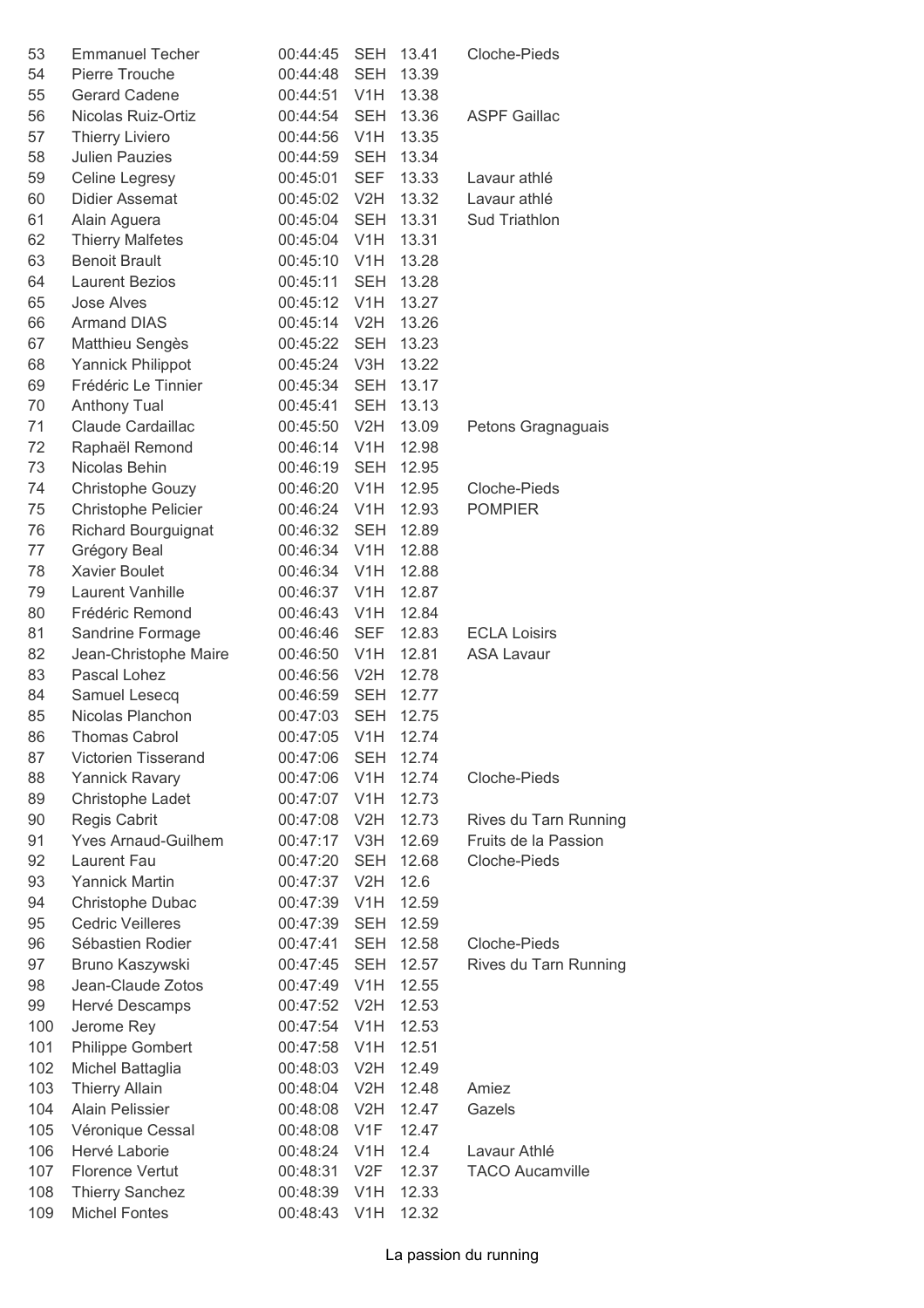| 110 | Pierre Sablayrolles      | 00:48:52     | <b>SEH</b>       | 12.28 |                             |
|-----|--------------------------|--------------|------------------|-------|-----------------------------|
| 111 | <b>Thierry Parisotto</b> | 00:49:00     | V <sub>1</sub> H | 12.24 |                             |
| 112 | <b>Evelyne Perret</b>    | 00:49:02     | V <sub>1</sub> F | 12.24 | Las Groulos Longagnos       |
| 113 | Marc Boyer               | 00:49:04 V2H |                  | 12.23 | Las Groulos Longagnos       |
| 114 | Philippe Bessiere        | 00:49:05 V1H |                  | 12.22 |                             |
| 115 | Marc Caretta             | 00:49:06     | V <sub>1</sub> H | 12.22 | Athlé Lavaur                |
| 116 | <b>Remy Garros</b>       | 00:49:07     | V2H              | 12.22 |                             |
| 117 | Laurent Sorroche         | 00:49:08     | <b>SEH</b>       | 12.21 | Cloche-Pieds                |
| 118 | Pascal Cara              | 00:49:14     | V <sub>1</sub> H | 12.19 |                             |
| 119 | Jean-Hugues Chenerie     | 00:49:14     | V2H              | 12.19 |                             |
| 120 | Isabelle Crespy          | 00:49:15     | V <sub>1</sub> F | 12.18 |                             |
| 121 | Maxime Demongin          | 00:49:16     | <b>SEH</b>       | 12.18 |                             |
| 122 | Henri Fernandez          | 00:49:18     | V2H              | 12.17 |                             |
| 123 | Loic Depoutre            | 00:49:20     | <b>SEH</b>       | 12.16 |                             |
| 124 | Roger Mollien            | 00:49:27     | V <sub>4</sub> H | 12.13 | Fruits de la Passion        |
| 125 | Philippe Valencia        | 00:49:32     | V <sub>1</sub> H | 12.11 |                             |
| 126 | Jean Laqueilhe           | 00:49:43     | V2H              | 12.07 | Lavaur Athlé                |
| 127 | Isabelle Corbin          | 00:49:44     | <b>SEF</b>       | 12.06 |                             |
| 128 | Nicolas Roullet          | 00:49:47     | <b>SEH</b>       | 12.05 |                             |
| 129 | <b>Fabienne Forgues</b>  | 00:49:48     | V <sub>1F</sub>  | 12.05 | Lavaur athlé                |
| 130 | Denis Jacquot            | 00:49:49     | V <sub>1</sub> H | 12.04 |                             |
| 131 | Fabien Derro             | 00:49:55     | <b>SEH</b>       | 12.02 |                             |
| 132 | <b>Emmanuel Llorden</b>  | 00:49:56 V1H |                  | 12.02 |                             |
| 133 | <b>Victor Mendes</b>     | 00:50:00     | V2H              | 12.0  | Petons Gragnaguais          |
| 134 | Paul Semai               | 00:50:04     | <b>JUH</b>       | 11.98 |                             |
| 135 | Pablo Gilmaire           | 00:50:07     | <b>ESH</b>       | 11.97 | Cloche-Pieds                |
| 136 | Jean-Michel Ducat        | 00:50:08     | V <sub>1</sub> H | 11.97 |                             |
| 137 | David Anton              | 00:50:12 V1H |                  | 11.95 |                             |
| 138 | Florian Milheau          | 00:50:13     | CAH              | 11.95 | Cloche-Pieds                |
| 139 | Alain Milheau            | 00:50:19     | V2H              | 11.92 | Cloche-Pieds                |
| 140 | Jérémy Rabache           | 00:50:20     | SEH              | 11.92 | <b>SATUC</b>                |
| 141 | <b>Pierrick Michel</b>   | 00:50:30 V1H |                  | 11.88 | Cloche-Pieds                |
| 142 | Christophe Proupa        | 00:50:32     | <b>SEH</b>       | 11.87 |                             |
| 143 | <b>Cedric Gineste</b>    | 00:50:35     | <b>SEH</b>       | 11.86 |                             |
| 144 | Patrick Barbeau          | 00:50:57     | V2H              | 11.78 |                             |
| 145 | <b>Michel Thomas</b>     | 00:51:03     | V3H              | 11.75 | <b>ASA Lavaur</b>           |
| 146 | Laurent Guiseppin        | 00:51:07 V1H |                  | 11.74 | Canals 82                   |
| 147 | <b>Michel Veilleres</b>  | 00:51:18     | V3H              | 11.7  | <b>ASA Lavaur</b>           |
| 148 | Amadou Gueye             | 00:51:26     | <b>SEH</b>       | 11.67 |                             |
| 149 | Sandrine Caussignac      | 00:51:31     | <b>SEF</b>       | 11.65 |                             |
| 150 | Jean-François Mendiondo  | 00:51:32     | V2H              | 11.64 |                             |
| 151 | Damien Nguyen            | 00:51:36     | <b>SEH</b>       | 11.63 | <b>Football Labastide</b>   |
| 152 | Laurent Gorsse           | 00:51:44     | <b>SEH</b>       | 11.6  |                             |
| 153 | Raoul Thuries            | 00:51:48     | V3H              | 11.58 | Hopital Rangueil            |
| 154 | Jérémi Salvat            | 00:51:48     | SEH              | 11.58 | La Louze                    |
| 155 | <b>Amaury Barbier</b>    | 00:51:50     | SEH              | 11.58 | La louze 2                  |
| 156 | Jean-Pierre Zancarini    | 00:51:53     | V <sub>2</sub> H | 11.56 |                             |
| 157 | <b>Tony Certain</b>      | 00:51:56     | V <sub>1</sub> H | 11.55 |                             |
| 158 | Patrice Vary             | 00:52:02     | V <sub>1</sub> H | 11.53 |                             |
| 159 | Remy Delbez              | 00:52:08     | <b>SEH</b>       | 11.51 |                             |
| 160 | Alice Tourrenc           | 00:52:10     | V <sub>1</sub> F | 11.5  |                             |
| 161 | Ekow Buckman             | 00:52:11     | <b>SEH</b>       | 11.5  | <b>Hockey Saint-Sulpice</b> |
| 162 | <b>Arnaud Amalric</b>    | 00:52:12     | <b>SEH</b>       | 11.49 |                             |
| 163 | Sebastien Jau            | 00:52:13     | <b>SEH</b>       | 11.49 |                             |
| 164 | Céline Rizzi             | 00:52:14     | V <sub>1</sub> F | 11.49 |                             |
| 165 | <b>Damien Flourens</b>   | 00:52:16     | <b>SEH</b>       | 11.48 |                             |
| 166 | Rolland Boscariol        | 00:52:16     | V3H              | 11.48 | <b>ASA Lavaur</b>           |
|     |                          |              |                  |       |                             |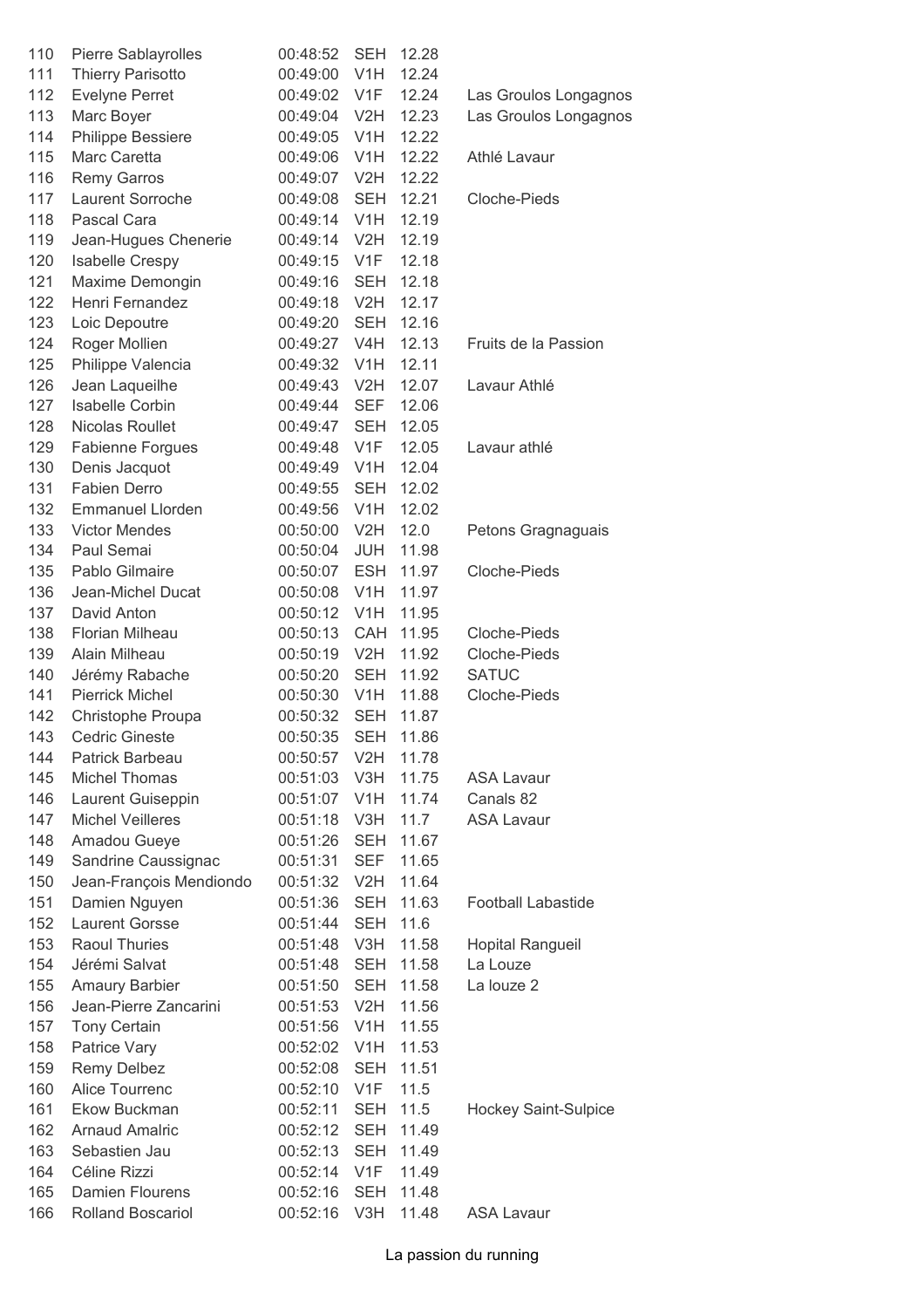| 167 | Gilles Gordon               | 00:52:19           | V <sub>1</sub> H | 11.47     | Rugby loisir Los Ataulats       |
|-----|-----------------------------|--------------------|------------------|-----------|---------------------------------|
| 168 | Jean-Pierre Bouvet          | 00:52:28           | V2H              | 11.44     | Auch                            |
| 169 | Saskia Bessiere             | 00:52:28 V1F       |                  | 11.44     | Cloche-Pieds                    |
| 170 | Jerome Bosc                 | 00:52:35 V1H       |                  | 11.41     | Pieds Carrés                    |
| 171 | Frédéric Mnemoi             | 00:52:37           | <b>SEH</b>       | 11.4      |                                 |
| 172 | Jérome Cazot                | 00:52:39           | <b>SEH</b>       | 11.4      | <b>USSS FOOTBALL</b>            |
| 173 | Valérie Tegon               | 00:52:41           | V <sub>1</sub> F | 11.39     |                                 |
| 174 | <b>Bruno Puechal</b>        | 00:52:44           | <b>SEH</b>       | 11.38     |                                 |
| 175 | Valerie Chureau             | 00:52:46           | <b>SEF</b>       | 11.37     |                                 |
| 176 | Jean-Paul Zemb              | 00:52:50 V3H       |                  | 11.36     |                                 |
| 177 | <b>Laurent Montel</b>       | 00:52:52 V1H       |                  | 11.35     |                                 |
| 178 | Laurent Couffignal          | 00:52:52 V1H       |                  | 11.35     |                                 |
| 179 | Pierre Lacoste              | 00:52:53 V3H       |                  | 11.35     |                                 |
| 180 | <b>Didier Cros</b>          | 00:52:55           | V2H              | 11.34     |                                 |
| 181 | <b>Chantal Plancy</b>       | 00:52:56           | <b>SEF</b>       | 11.34     |                                 |
| 182 | Xavier Michaud              | 00:53:03           | V <sub>1</sub> H | 11.31     |                                 |
| 183 | Anita Bonnet                | 00:53:04 V1F       |                  | 11.31     |                                 |
| 184 | Christophe Vogel            | 00:53:17           | SEH              | 11.26     |                                 |
| 185 | Marie-Stephane Pefferkorn   | 00:53:21           | V1F              | 11.25     |                                 |
| 186 | <b>Franck Francois</b>      | 00:53:25 V1H       |                  | 11.23     |                                 |
| 187 | Jerome Monte                | 00:53:26 V1H       |                  | 11.23     |                                 |
| 188 | Adrien Berguin              | 00:53:27           | <b>SEH</b>       | 11.23     | Saint-Sulpice de rire           |
| 189 | <b>Fabien Delibes</b>       | 00:53:27 V1H       |                  | 11.23     |                                 |
| 190 | Christophe Tibbal           | 00:53:28           | V <sub>1</sub> H | 11.22     | Cloche-Pieds                    |
| 191 | <b>Benoit Pulito</b>        | 00:53:29           | <b>SEH</b>       | 11.22     | <b>USAL Latecoere</b>           |
| 192 | <b>Didier Gaubert</b>       | 00:53:32           | V <sub>1</sub> H | 11.21     |                                 |
| 193 | Agnès Mothe                 | 00:53:32           | SEF              | 11.21     |                                 |
| 194 | Pénélope Cavrier            | 00:53:35           | <b>SEF</b>       | 11.2      |                                 |
| 195 | Lucie Deyber                | 00:53:43           | SEF              | 11.17     | Cloche-Pieds                    |
| 196 | Patricia Vergnes            | 00:53:54 V2F       |                  | 11.13     | <b>Coureurs de Fond Castres</b> |
| 197 | <b>Renaud Cuvillier</b>     | 00:53:56           | V2H              | 11.12     |                                 |
| 198 | Christophe Juan             | 00:53:56           | V1H              | 11.12     |                                 |
| 199 | Eric Zurano                 | 00:53:58           | <b>SEH</b>       | 11.12     |                                 |
| 200 | Lilian Verlaine             | 00:54:01 V1H 11.11 |                  |           |                                 |
| 201 | <b>Mathieu Guischet</b>     | 00:54:22           |                  | SEH 11.04 |                                 |
| 202 | <b>Catherine Coudie</b>     | 00:54:28           | V2F              | 11.02     |                                 |
| 203 | Lara Ferrin                 | 00:54:37           | <b>SEF</b>       | 10.99     |                                 |
| 204 | Gilles Fattori              | 00:54:41           | V2H              | 10.97     |                                 |
| 205 | Frédéric Brochard           | 00:54:51           | <b>SEH</b>       | 10.94     | Top form                        |
| 206 | <b>Michel Viatge</b>        | 00:54:55           | V2H              | 10.93     | Top form                        |
| 207 | Eric Choveau                | 00:54:56           | V2H              | 10.92     | Petons Gragnaguais              |
| 208 | Laurence Orcival            | 00:55:06           | V <sub>1</sub> F | 10.89     | Cloche-Pieds                    |
| 209 | Jean-Luc Coudie             | 00:55:12           | V2H              | 10.87     |                                 |
| 210 | Melanie Andre               | 00:55:12           | <b>SEF</b>       | 10.87     |                                 |
| 211 | Dominique Bianco            | 00:55:16           | V <sub>1</sub> F | 10.86     |                                 |
| 212 | Cyrille Blancke             | 00:55:19           | V <sub>1</sub> H | 10.85     |                                 |
| 213 | <b>Laurent Dubois</b>       | 00:55:22           | V <sub>1</sub> H | 10.84     |                                 |
| 214 | <b>Gregory Thokagevistk</b> | 00:55:28           | <b>SEH</b>       | 10.82     |                                 |
| 215 | Cédric Doumayrou            | 00:55:29           | <b>SEH</b>       | 10.81     |                                 |
| 216 | Sophie Augé                 | 00:55:33           | V <sub>1</sub> F | 10.8      | Amiez                           |
| 217 | Dominique Pernet            | 00:55:33           | V2H              | 10.8      | Amiez                           |
| 218 | Caroline Rougé              | 00:55:39           | <b>SEF</b>       | 10.78     | <b>ASA Lavaur</b>               |
| 219 | Katya Fabre                 | 00:55:40           | <b>SEF</b>       | 10.78     |                                 |
| 220 | <b>Vincent Georges</b>      | 00:55:41           | V1H              | 10.78     |                                 |
| 221 | Alain Sloninski             | 00:55:42           | V2H              | 10.77     |                                 |
| 222 | Eric Zanon                  | 00:55:50           | V2H              | 10.75     |                                 |
| 223 | Jacques Sicard              | 00:55:55           | V4H              | 10.73     | <b>USCA Lescure</b>             |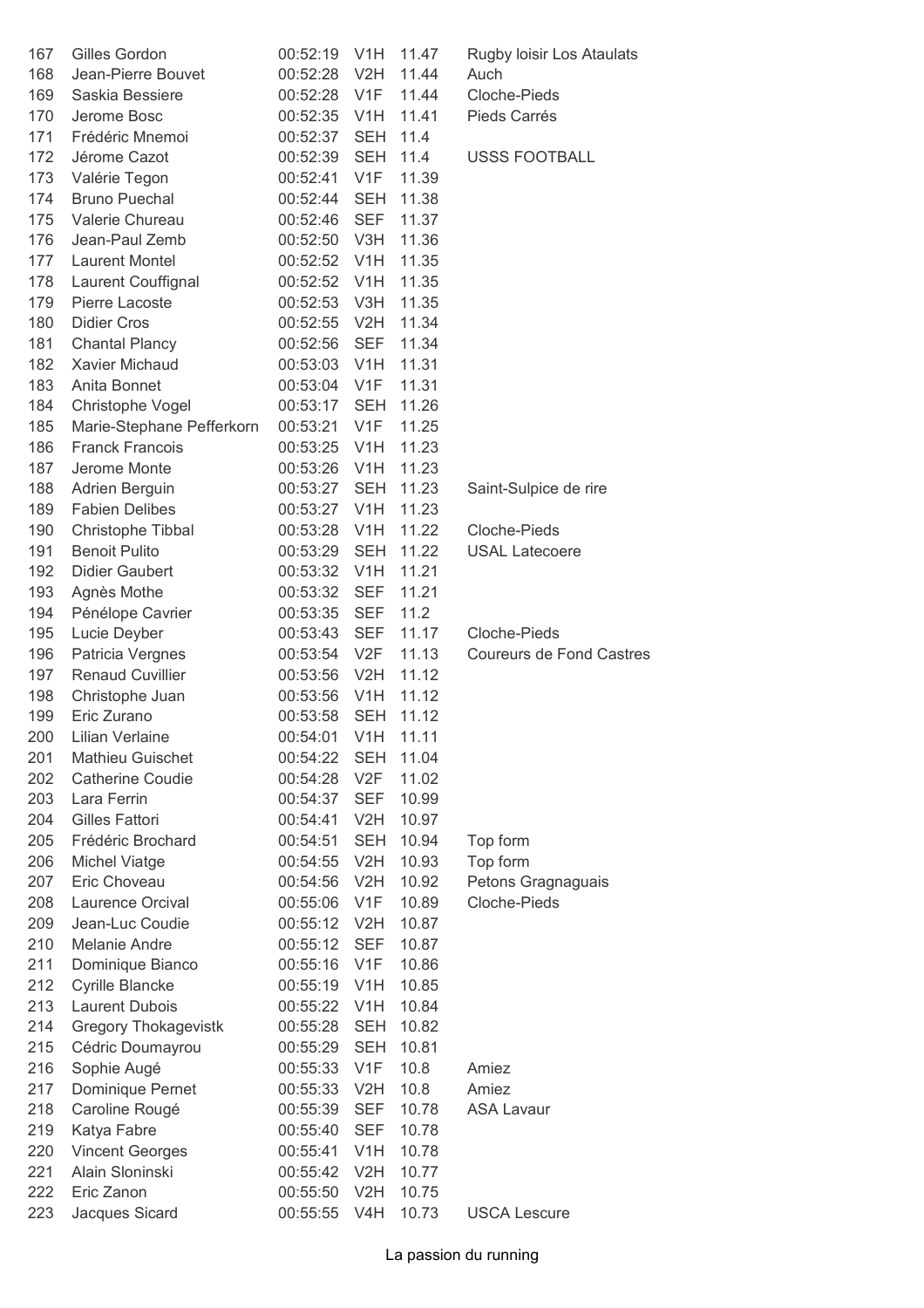| 224 | <b>Stephanie Roullet</b>        | 00:55:56 | <b>SEF</b>       | 10.73 |                       |
|-----|---------------------------------|----------|------------------|-------|-----------------------|
| 225 | <b>Nathalie Bula</b>            | 00:55:57 | V <sub>2F</sub>  | 10.72 |                       |
| 226 | <b>Nathalie Pican</b>           | 00:55:57 | V1F              | 10.72 | Les cloches pieds     |
| 227 | Alexandra Repaux                | 00:56:00 | <b>SEF</b>       | 10.71 | Cloche-Pieds          |
| 228 | <b>Thierry Chauviere</b>        | 00:56:03 | V <sub>1</sub> H | 10.7  | Nordic Team           |
| 229 | Lydie Teulieres                 | 00:56:05 | V <sub>1</sub> F | 10.7  | Petons Gragnaguais    |
| 230 | Véronique Valentin              | 00:56:08 | V <sub>1F</sub>  | 10.69 | Cloche-Pieds          |
| 231 | Patricia Gargaros               | 00:56:09 | V2F              | 10.69 |                       |
| 232 | <b>Emilie Deleris</b>           | 00:56:12 | <b>SEF</b>       | 10.68 | Cloche-Pieds          |
| 233 | Carine Badi Banga               | 00:56:22 | <b>SEF</b>       | 10.64 |                       |
| 234 | Alain Lascol                    | 00:56:27 | V <sub>2</sub> H | 10.63 |                       |
| 235 | Christophe Basso                | 00:56:29 | V <sub>1</sub> H | 10.62 |                       |
| 236 | <b>Philippe Costes</b>          | 00:56:32 | V2H              | 10.61 |                       |
| 237 | <b>Bernard Teste</b>            | 00:56:33 | V4H              | 10.61 | <b>CFC Castres</b>    |
| 238 | Sylvie Bareau                   | 00:56:34 | <b>SEF</b>       | 10.61 |                       |
| 239 | <b>Florence Cilici</b>          | 00:56:43 | V <sub>1F</sub>  | 10.58 | Cloche-Pieds          |
| 240 | Jean-Paul Chauderon             | 00:56:56 | V2H              | 10.54 |                       |
| 241 | <b>Delphine Pontel Boulette</b> | 00:57:04 | <b>SEF</b>       | 10.51 |                       |
| 242 | <b>Claude Meunier</b>           | 00:57:06 | V4H              | 10.51 | Aventuriers du Bitume |
| 243 | Laure Fabié                     | 00:57:29 | <b>SEF</b>       | 10.44 | <b>SATUC</b>          |
| 244 | Grégory Garcia                  | 00:57:29 | <b>SEH</b>       | 10.44 |                       |
| 245 | Cheims-Eddine Djellabi          | 00:57:34 | <b>SEH</b>       | 10.42 |                       |
| 246 | Sandrine Pegard                 | 00:57:41 | <b>SEF</b>       | 10.4  |                       |
|     | Rose Marie Saint Blancat        |          |                  |       |                       |
| 247 |                                 | 00:57:44 | V <sub>1F</sub>  | 10.39 | Top form              |
| 248 | <b>Andre Saint Blancat</b>      | 00:57:46 | V2H              | 10.39 |                       |
| 249 | Martine Juan                    | 00:57:47 | V3F              | 10.38 |                       |
| 250 | Monique Hortala                 | 00:57:52 | V3F              | 10.37 | Lavaur Athlé          |
| 251 | <b>Isabelle Sudre</b>           | 00:57:53 | V <sub>1</sub> F | 10.37 |                       |
| 252 | <b>Christian Pelissier</b>      | 00:57:54 | V2H              | 10.36 | Gazels                |
| 253 | Sébastien Labarthe              | 00:58:29 | V <sub>1</sub> H | 10.26 | <b>BALMA</b>          |
| 254 | Nicolas Berkouk                 | 00:58:31 | V2H              | 10.25 | <b>CA BALMA</b>       |
| 255 | Dimitri Mesples                 | 00:58:32 | <b>ESH</b>       | 10.25 | <b>BALMA</b>          |
| 256 | Valérie Beneyt                  | 00:58:32 | <b>SEF</b>       | 10.25 | Rives du tarn         |
| 257 | <b>Martine Houaslet</b>         | 00:58:33 | V2F              | 10.25 | Rives du Tarn Running |
| 258 | Nathalie Suquet                 | 00:58:42 | V <sub>1F</sub>  | 10.22 | Athlétisme Lavaur     |
| 259 | <b>Olivier Suquet</b>           | 00:58:43 | V <sub>1</sub> H | 10.22 | Athlétisme Lavaur     |
| 260 | Sylvie Amorin                   | 00:58:46 | V <sub>1</sub> F | 10.21 | Cloche-Pieds          |
| 261 | Flora N Godioh                  | 00:58:53 | <b>SEF</b>       | 10.19 |                       |
| 262 | Sandrine Alby                   | 00:58:54 | V <sub>1</sub> F | 10.19 |                       |
| 263 | Karine Fourage                  | 00:58:55 | V <sub>1</sub> F | 10.18 | Dingos de Xeraco      |
| 264 | Marie-Paule Tressens            | 00:59:05 | V <sub>2</sub> F | 10.16 | <b>ECLA Albi</b>      |
| 265 | <b>Brigitte Daure</b>           | 00:59:10 | V <sub>2</sub> F | 10.14 |                       |
| 266 | Marion Kunerth                  | 00:59:15 | <b>SEF</b>       | 10.13 |                       |
| 267 | Philippe Garric                 | 00:59:17 | V2H              | 10.12 |                       |
| 268 | Carole Rousseau                 | 00:59:25 | <b>SEF</b>       | 10.1  |                       |
| 269 | Julien Rousseau                 | 00:59:38 | <b>SEH</b>       | 10.06 |                       |
| 270 | Sylvie Kessler                  | 00:59:59 | V <sub>1F</sub>  | 10.0  | Top form              |
| 271 | Lushiku Tumbandi                | 01:00:00 | <b>SEH</b>       | 10.0  |                       |
| 272 | Ingrid Peyrefiche               | 01:00:01 | V <sub>1</sub> F | 10.0  |                       |
| 273 | Véronique Servat                | 01:00:09 | V <sub>1</sub> F | 9.98  |                       |
| 274 | <b>Christel Thierry</b>         | 01:00:10 | V2F              | 9.97  |                       |
| 275 | Karine Baux                     | 01:00:19 | V <sub>1</sub> F | 9.95  | Cloche-Pieds          |
| 276 | <b>Chantal Cocheteux</b>        | 01:00:23 | V <sub>2</sub> F | 9.94  | Amiez                 |
| 277 | Robert Dantin                   | 01:00:28 | V3H              | 9.92  |                       |
| 278 | Alain Serra                     | 01:00:41 | V2H              | 9.89  |                       |
| 279 | <b>Fabienne Estrade</b>         | 01:00:42 | V <sub>1</sub> F | 9.88  |                       |
| 280 | <b>Bruno Dufour</b>             | 01:00:57 | V2H              | 9.84  |                       |